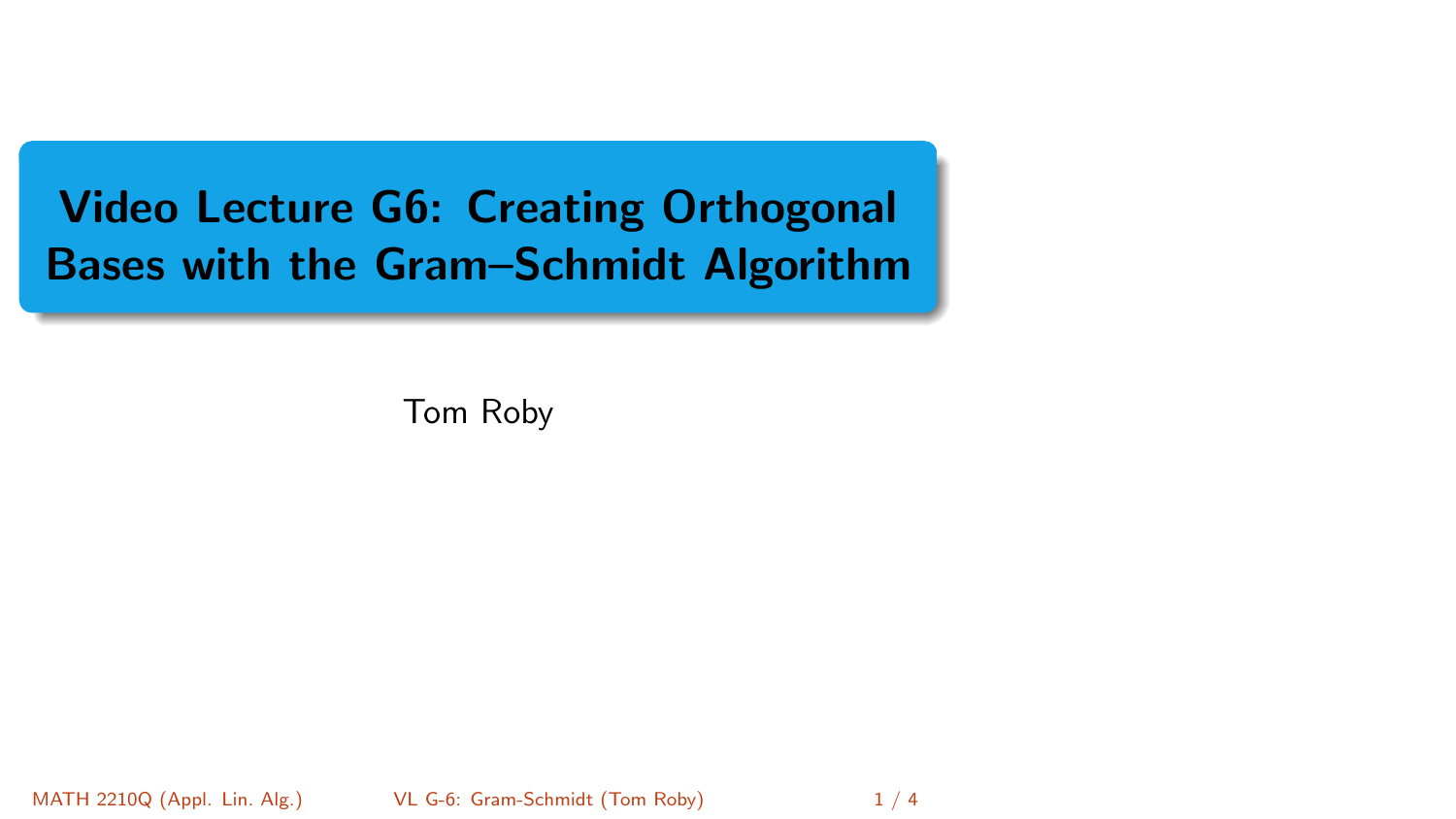## Outline & Objectives

Leverage our understanding of orthogonal projection to develop a process (called Gram-Schmidt orthogonalization) for creating an orthogonal basis from a given basis for a subspace  $W$  of  $\mathbb{R}^n$ .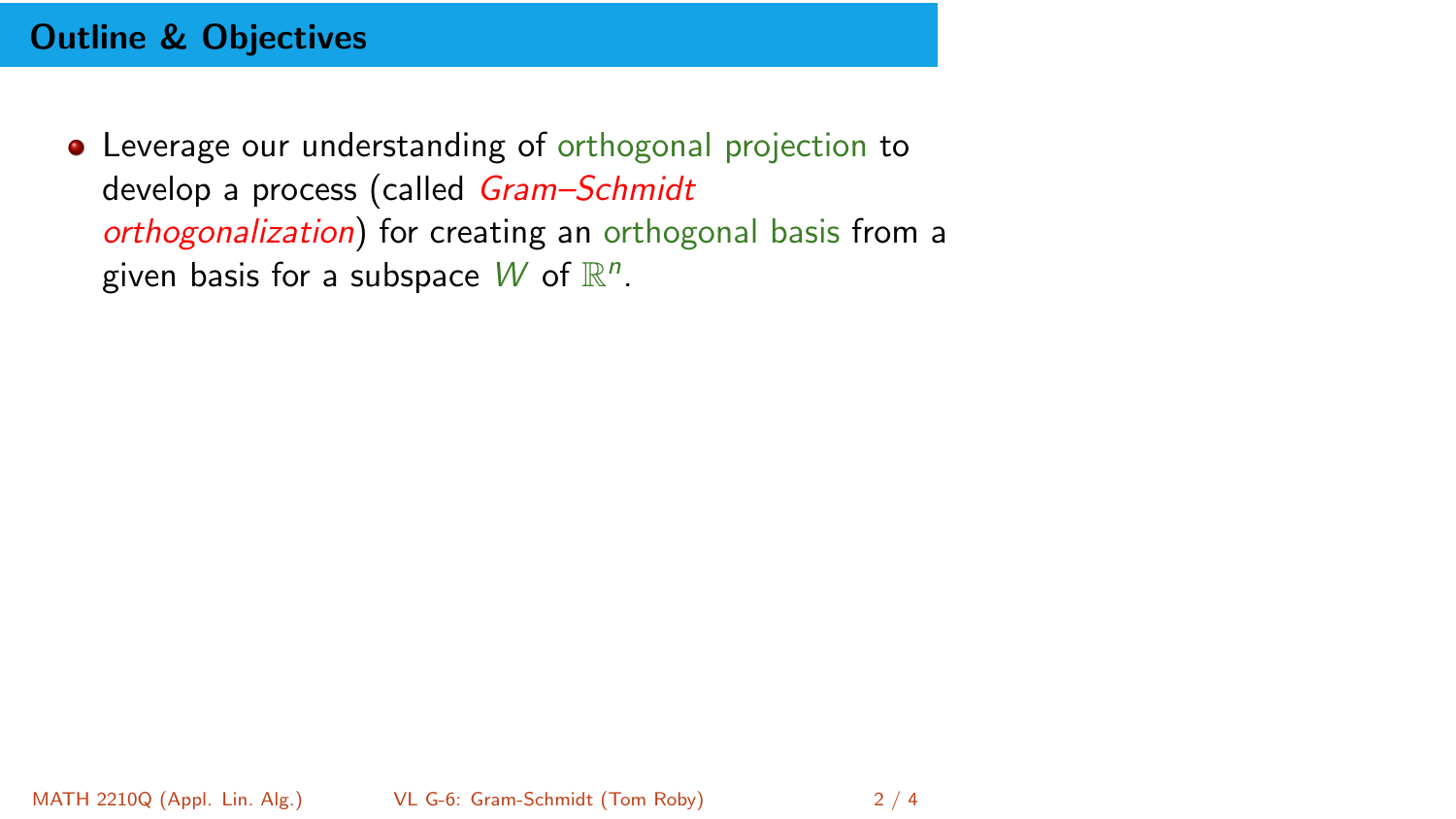## Creating orthogonal bases

$$
W = \text{Span}\left\{ \begin{bmatrix} 1 \\ 3 \\ 0 \end{bmatrix}, \begin{bmatrix} 2 \\ 6 \\ 4 \end{bmatrix} \right\}.
$$

Given  $\vec{x}_1$ ,  $\vec{x}_2$ , and  $\vec{x}_3$  lin indep in  $\mathbb{R}^4$ , construct orthog basis for  $W = \text{Span}\{\vec{x}_1, \vec{x}_2, \vec{x}_3\}.$ 

Set 
$$
\vec{v}_1 = \vec{x}_1
$$
.  
\nLet  $\vec{v}_2 = \vec{x}_2 - \text{Proj}_{\vec{v}_1} \vec{x}_2 = \vec{x}_2 - \frac{\vec{x}_2 \cdot \vec{v}_1}{\vec{v}_1 \cdot \vec{v}_1} \vec{v}_1$ .  
\nLet  $\vec{v}_3 = \vec{x}_3 - \text{Proj}_{Span{\{\vec{v}_1, \vec{v}_2\}}}\vec{x}_3 = \vec{x}_3 - \frac{\vec{x}_3 \cdot \vec{v}_1}{\vec{v}_1 \cdot \vec{v}_1} \vec{v}_1 - \frac{\vec{x}_3 \cdot \vec{v}_2}{\vec{v}_2 \cdot \vec{v}_2} \vec{v}_2$ .  
\nWhy is  $\{\vec{v}_1, \vec{v}_2, \vec{v}_3\}$  a orthogonal basis for W?

How would we make it an orthonormal basis for  $W$ ?

 $\vec{x}_1 = (1, 1, 1, 1), \vec{x}_2 = (3, 2, 3, 4), \vec{x}_3 = (2, 0, 4, 2),$